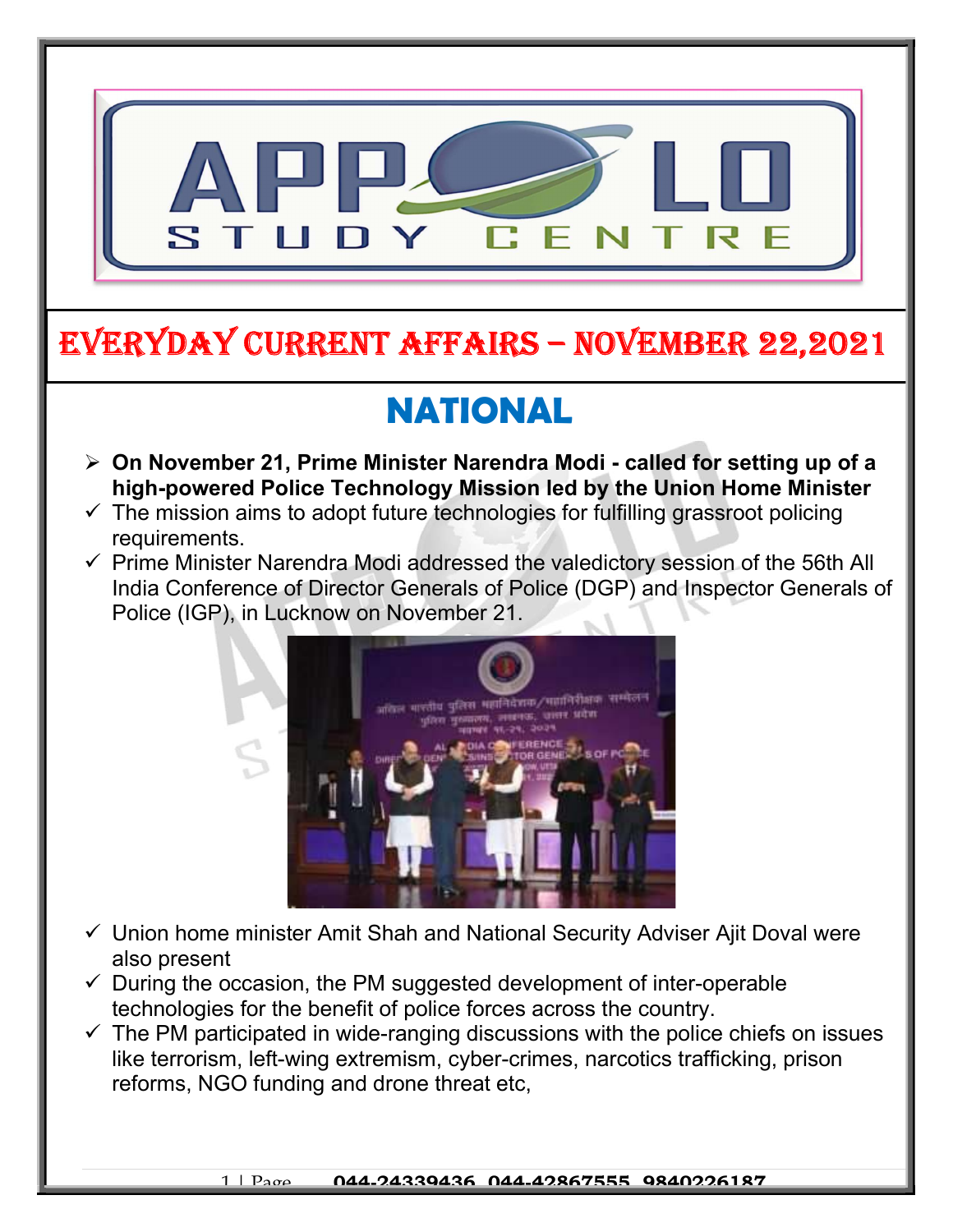- $\checkmark$  Stressing on review of SMART policing concept introduced in 2014, the PM suggested development of a roadmap for its continuous transformation and institutionalisation of the same in the police forces.
- $\checkmark$  To tackle some of the routine challenges faced by police, he sought the involvement of highly qualified youths to look for technological solutions, through hackathons.
- $\checkmark$  The 56th police chiefs conference in Lucknow was attended by 62 DGP/IGP-level officers, including heads of the state and UT police as well as central police organisations and central armed police forces.
- $\checkmark$  More than 400 police officers of various ranks attended the conference virtually from IB offices across the country.
- $\checkmark$  The PM also awarded the President's Police Medal for Distinguished Service to IB personnel.
- $\checkmark$  For the first time, as per the directives of the PM, IPS officers from various states had submitted articles on contemporary security issues, which added more value to the conference.
- $\checkmark$  The three-day conference was inaugurated by home minister Amit Shah on November 19.
- $\checkmark$  During the occasion, Shah awarded trophies for the three-best police stations of the country to the station house officers (SHOs) of Sadar Bazar PS in New Delhi, Gangapur PS in Ganjam district of Odisha and Bhattu Kalan PS in Fatehabad, Haryana.
- The Comptroller and Auditor General (CAG) has started National Resources Accounting (NRA) process to ensure tighter scrutiny and accounting of mineral and energy resources of states.
- $\checkmark$  The chief auditor will undertake cross-verification of physical and monetary values of these assets.
- $\checkmark$  All states and Union Territories have been asked to submit their 'assets account' of their mineral and energy resources for 2020-21 by March next year.
- $\checkmark$  The exercise will involve verification of revenue earned by the exchequer through royalty from extraction of mineral and energy resources by private or public sector companies
- $\checkmark$  This will be done for all resources, except oil and gas which are under the Centre, as oil and natural gas have a separate accounting process.
- $\checkmark$  The 'assets account' will give information about total mineral resources of a state, its yearly extraction, the estimated market value and the actual revenue earned.
- $\checkmark$  A comparative study by the auditor will also analyse 'windfall gain' accrued to private entities, if any, on account of lower royalty or pilferages.
- $\checkmark$  The implementation of NRA has been taken up on priority as "a nationally important project"
- $\checkmark$  A government accounting standards and advisory board set up in the CAG with this agenda released its first concept paper on NRA in July 2020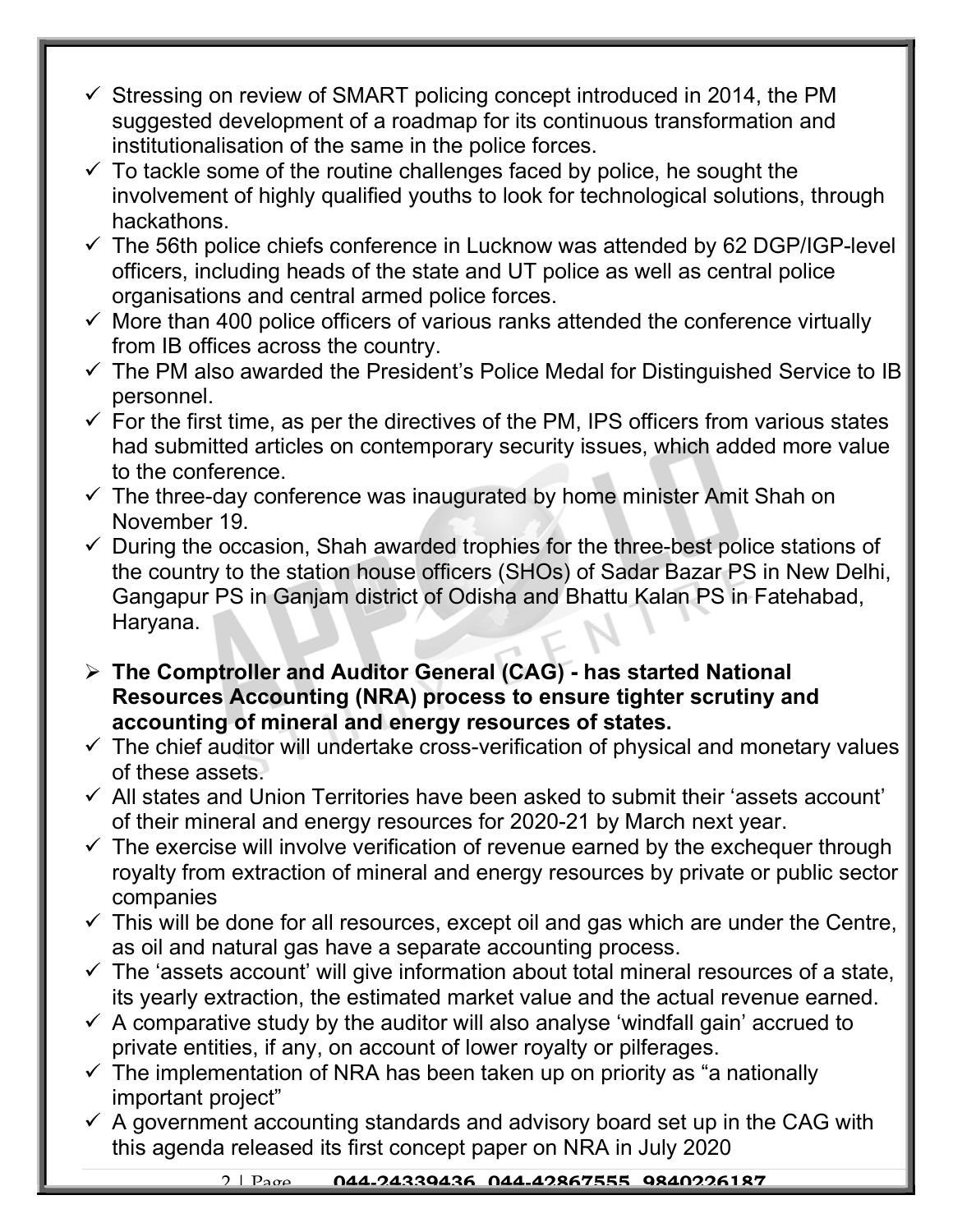### DEFENCE

 $\triangleright$  Union Defence Minister Rajnath Singh - formally commissioned INS Visakhapatnam into the Indian Navy at the Naval Dockyard in Mumbai on November 21



- $\checkmark$  The event marked the formal induction of the first of the four 'Visakhapatnam' class destroyers
- $\checkmark$  INS Visakhapatnam, a Project 15B stealth guided missile destroyer, was indigenously designed by the Indian Navy's in-house organisation Directorate of Naval Design and constructed by Mazagon Dock Shipbuilders Limited, Mumbai.
- $\checkmark$  INS Visakhapatnam measures 163m in length, 17m in breadth with a displacement of 7,400 tonnes and is regarded as one of the most powerful warships to have been constructed in India.
- $\checkmark$  The ship is propelled by four powerful Gas Turbines, in a Combined Gas and Gas (COGAG) configuration, capable of achieving speeds in excess of 30 knots
- $\checkmark$  The ship is loaded with sophisticated state-of-the-art weapons and sensors such as Surface-to-Surface missiles and Surface-to-Air missiles
- $\checkmark$  The ship is also equipped to fight under Nuclear, Biological and Chemical (NBC) warfare conditions.
- $\checkmark$  The ship will be under the command of Captain Birendra Singh Bains, a Navigation & Direction specialist.

#### SPORTS

- $\triangleright$  Spin-bowling allrounder Sam Whitehead achieved the rare feat of picking up all 10 wickets in an innings of a First-Class match
- $\checkmark$  With the feat, Whitehead registered the best figures in 115 years in South African domestic cricket.
- $\checkmark$  Whitehead finished with a superb spell of 10-36 to help South Western Districts beat Eastern Storm in Division two of the 4-Day Franchise Series.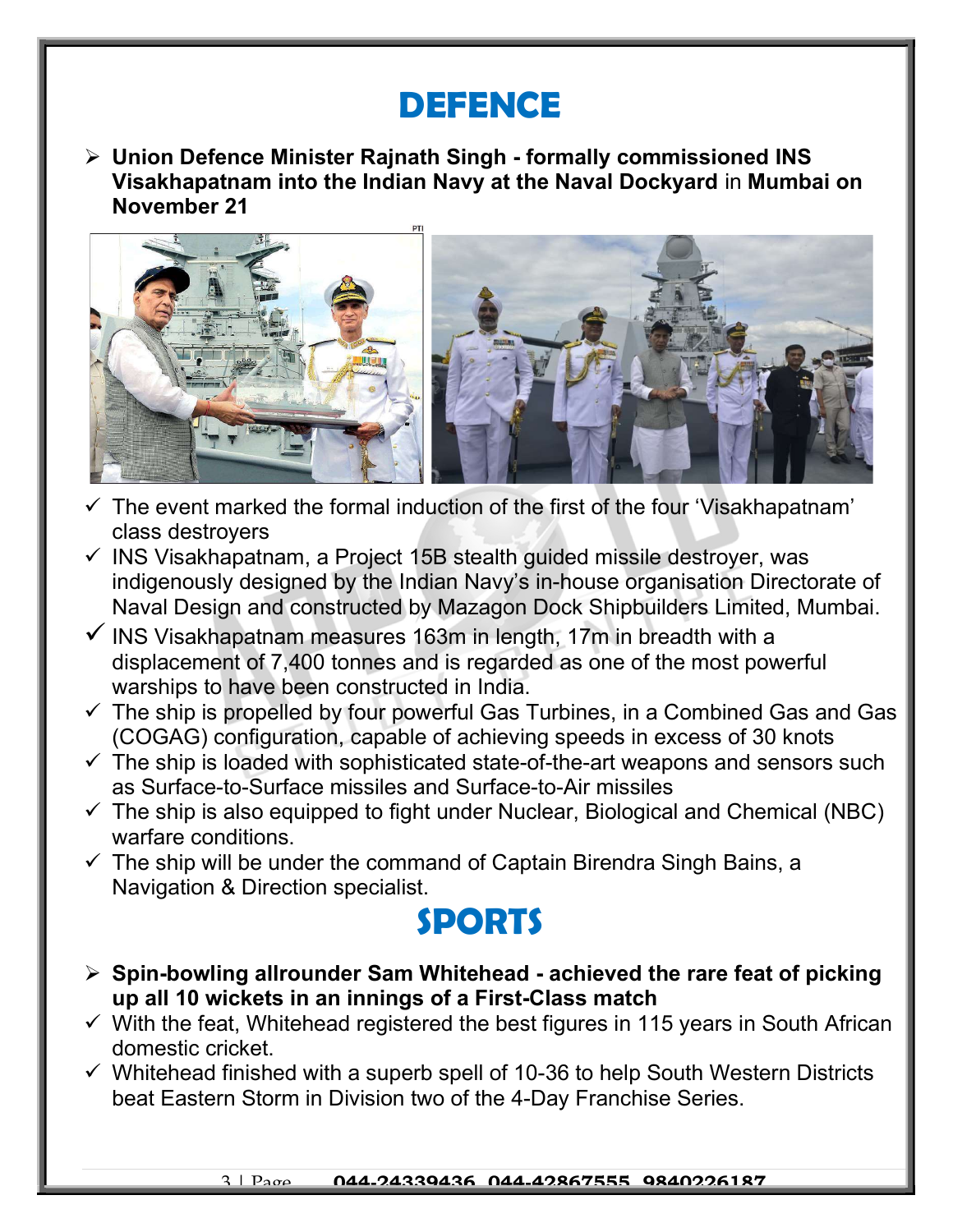

 $\checkmark$  The 24-year-old enjoyed a brilliant match overall, taking 5-64 in the Easterns' first innings and contributing 66 and 45 with the bat at the Recreation Ground in Oudtshoorn.

### REPORT

- $\triangleright$  The World Health Organisation (WHO) published the 4<sup>th</sup> edition of 'Global report on trends in prevalence of tobacco use 2000-2025'
- $\checkmark$  As per the report, the number of worldwide tobacco users declined by 20 million between 2015 and 2021, a drop from 1.32 billion to 1.3 billion.
- $\checkmark$  Over 8 million people died from a tobacco-related disease in 2019, as per the report
- $\checkmark$  The report defines tobacco use as "any tobacco use" of any type, whether smoked or smokeless but excludes e-cigarettes
- $\checkmark$  The WHO Global Action Plan set a target for reducing the global prevalence of tobacco use (smoked and smokeless tobacco) by 30% by the year 2025 relative to 2010.
- $\checkmark$  As per the report, South-East Asia Region has achieved the fastest rate of decline in the use of tobacco
- $\checkmark$  In this region, the average prevalence of smoking among men declined from 50% in 2000 to 25% in 2020 and tobacco smoking among women declined steeply from 8.9% in 2000 to 1.6% in 2020.
- $\checkmark$  Tobacco use is one of the key risk factors for noncommunicable diseases and effective tobacco control is important for prevention and control of NCDs – a flagship priority of the South-East Asia Region since 2014
- $\checkmark$  In this region, India and Nepal are among the countries likely to achieve 30% relative reduction in tobacco use to meet the target of Global NCD action plan by 2025
- $\checkmark$  If tobacco control efforts continue at the current level, smoking rates in the Region can reach as low as 11% in 2025.
- $\checkmark$  This would be the second lowest Regional average rate after Africa 7.5% in 2025